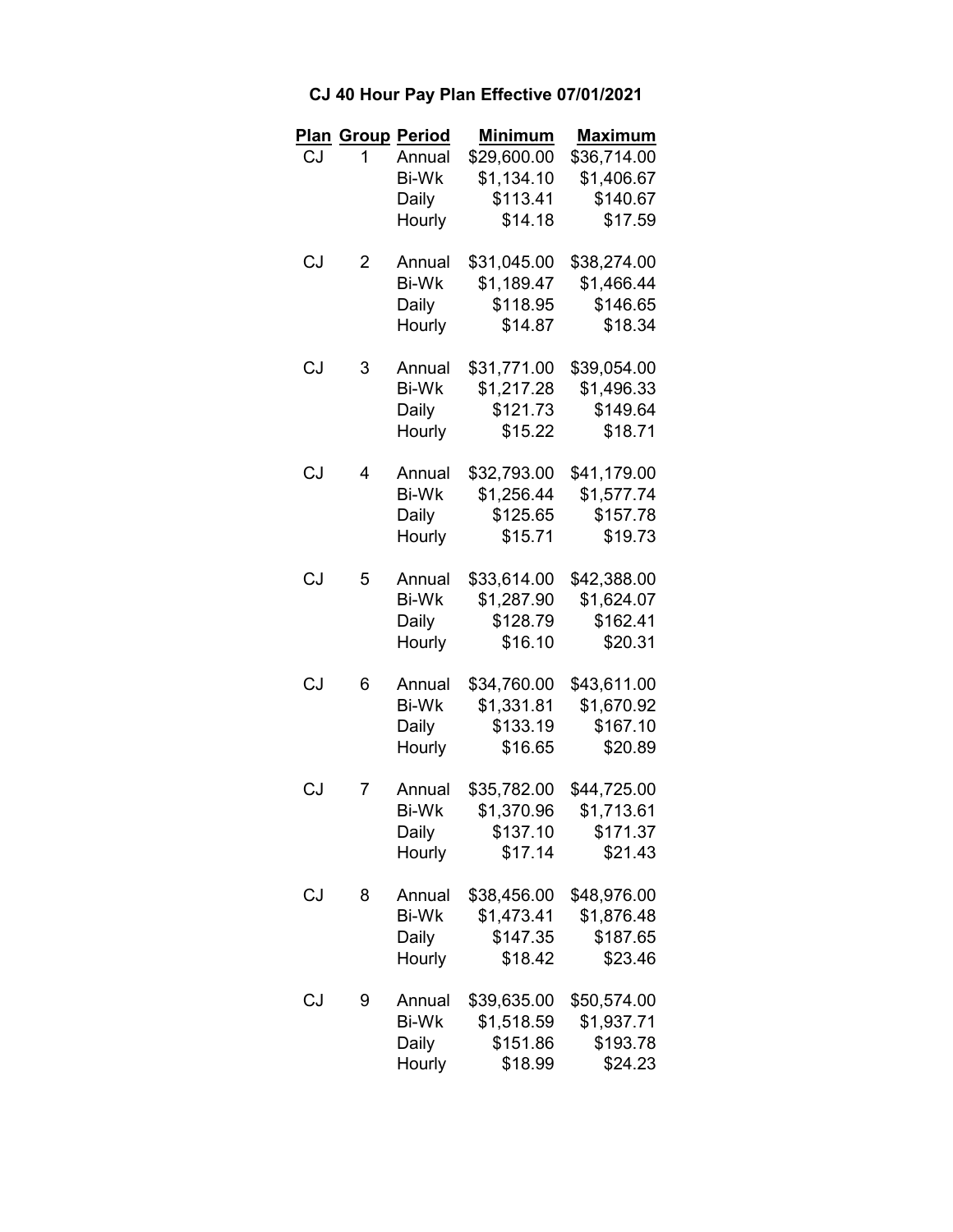|     |    | <b>Plan Group Period</b> | <b>Minimum</b> | <b>Maximum</b> |
|-----|----|--------------------------|----------------|----------------|
| CJ. | 10 | Annual                   | \$40,913.00    | \$52,390.00    |
|     |    | <b>Bi-Wk</b>             | \$1,567.55     | \$2,007.28     |
|     |    | Daily                    | \$156.76       | \$200.73       |
|     |    | Hourly                   | \$19.60        | \$25.10        |
| CJ  | 11 | Annual                   | \$42,215.00    | \$54,221.00    |
|     |    | <b>Bi-Wk</b>             | \$1,617.44     | \$2,077.44     |
|     |    | Daily                    | \$161.75       | \$207.75       |
|     |    | Hourly                   | \$20.22        | \$25.97        |
| CJ  | 12 | Annual                   | \$43,582.00    | \$56,119.00    |
|     |    | <b>Bi-Wk</b>             | \$1,669.81     | \$2,150.16     |
|     |    | Daily                    | \$166.99       | \$215.02       |
|     |    | Hourly                   | \$20.88        | \$26.88        |
| CJ  | 13 | Annual                   | \$46,040.00    | \$60,936.00    |
|     |    | Bi-Wk                    | \$1,763.99     | \$2,334.72     |
|     |    | Daily                    | \$176.40       | \$233.48       |
|     |    | Hourly                   | \$22.05        | \$29.19        |
| CJ  | 14 | Annual                   | \$48,193.00    | \$63,640.00    |
|     |    | <b>Bi-Wk</b>             | \$1,846.48     | \$2,438.32     |
|     |    | Daily                    | \$184.65       | \$243.84       |
|     |    | Hourly                   | \$23.09        | \$30.48        |
| CJ  | 15 | Annual                   | \$50,503.00    | \$66,491.00    |
|     |    | <b>Bi-Wk</b>             | \$1,934.99     | \$2,547.55     |
|     |    | Daily                    | \$193.50       | \$254.76       |
|     |    | Hourly                   | \$24.19        | \$31.85        |
| CJ  | 16 | Annual                   | \$52,964.00    | \$69,495.00    |
|     |    | <b>Bi-Wk</b>             | \$2,029.28     | \$2,662.65     |
|     |    | Daily                    | \$202.93       | \$266.27       |
|     |    | Hourly                   | \$25.37        | \$33.29        |
| CJ  | 17 | Annual                   | \$55,586.00    | \$72,684.00    |
|     |    | <b>Bi-Wk</b>             | \$2,129.74     | \$2,784.83     |
|     |    | Daily                    | \$212.98       | \$278.49       |
|     |    | Hourly                   | \$26.63        | \$34.82        |
| CJ  | 18 | Annual                   | \$58,393.00    | \$76,031.00    |
|     |    | <b>Bi-Wk</b>             | \$2,237.28     | \$2,913.07     |
|     |    | Daily                    | \$223.73       | \$291.31       |
|     |    | Hourly                   | \$27.97        | \$36.42        |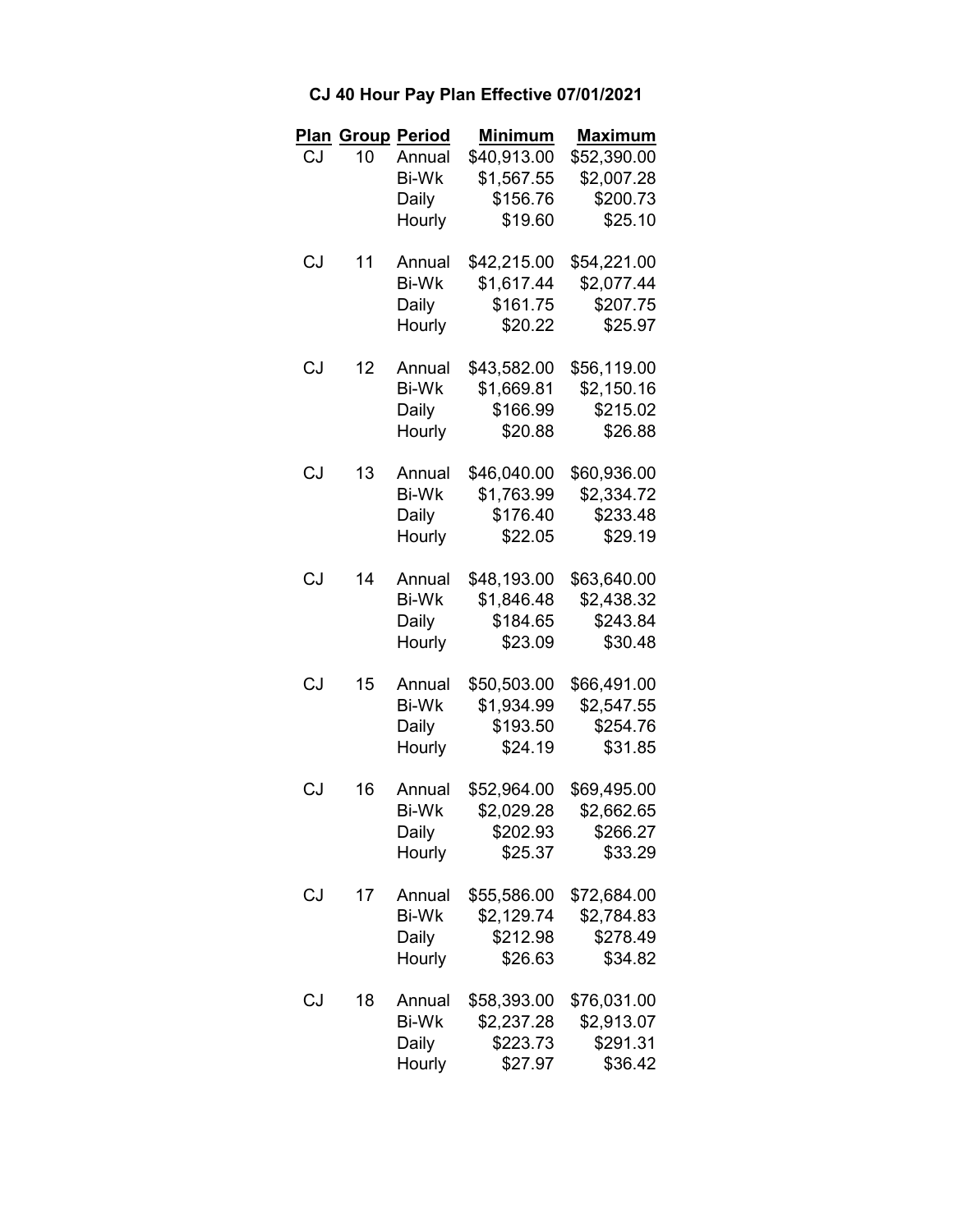|     | <b>Plan Group Period</b> |              | <b>Minimum</b> | <b>Maximum</b>           |
|-----|--------------------------|--------------|----------------|--------------------------|
| CJ. | 19                       | Annual       | \$61,267.00    | \$79,519.00              |
|     |                          | <b>Bi-Wk</b> | \$2,347.40     | \$3,046.71               |
|     |                          | Daily        | \$234.74       | \$304.68                 |
|     |                          | Hourly       | \$29.35        | \$38.09                  |
| CJ  | 20                       | Annual       | \$64,389.00    | \$83,205.00              |
|     |                          | <b>Bi-Wk</b> | \$2,467.02     | \$3,187.94               |
|     |                          | Daily        | \$246.71       | \$318.80                 |
|     |                          | Hourly       | \$30.84        | \$39.85                  |
| CJ  | 21                       | Annual       | \$67,561.00    | \$87,028.00              |
|     |                          | <b>Bi-Wk</b> | \$2,588.55     | \$3,334.41               |
|     |                          | Daily        | \$258.86       | \$333.45                 |
|     |                          | Hourly       | \$32.36        | \$41.69                  |
| CJ  | 22                       | Annual       | \$69,411.00    | \$91,623.00              |
|     |                          | Bi-Wk        | \$2,659.43     | \$3,510.46               |
|     |                          | Daily        | \$265.95       | \$351.05                 |
|     |                          | Hourly       | \$33.25        | \$43.89                  |
| CJ  | 23                       | Annual       | \$72,704.00    | \$95,866.00              |
|     |                          | Bi-Wk        | \$2,785.60     | \$3,673.03               |
|     |                          | Daily        | \$278.56       | \$367.31                 |
|     |                          | Hourly       | \$34.82        | \$45.92                  |
| CJ  | 24                       | Annual       |                | \$76,195.00 \$100,383.00 |
|     |                          | <b>Bi-Wk</b> | \$2,919.35     | \$3,846.10               |
|     |                          | Daily        | \$291.94       | \$384.61                 |
|     |                          | Hourly       | \$36.50        | \$48.08                  |
| CJ  | 25                       | Annual       |                | \$79,921.00 \$105,071.00 |
|     |                          | <b>Bi-Wk</b> |                | \$3,062.11 \$4,025.71    |
|     |                          | Daily        | \$306.22       | \$402.58                 |
|     |                          | Hourly       | \$38.28        | \$50.33                  |
| CJ  | 26                       | Annual       |                | \$83,860.00 \$110,011.00 |
|     |                          | <b>Bi-Wk</b> | \$3,213.03     | \$4,214.99               |
|     |                          | Daily        | \$321.31       | \$421.50                 |
|     |                          | Hourly       | \$40.17        | \$52.69                  |
| CJ  | 27                       | Annual       |                | \$88,012.00 \$115,194.00 |
|     |                          | <b>Bi-Wk</b> | \$3,372.11     | \$4,413.57               |
|     |                          | Daily        | \$337.22       | \$441.36                 |
|     |                          | Hourly       | \$42.16        | \$55.17                  |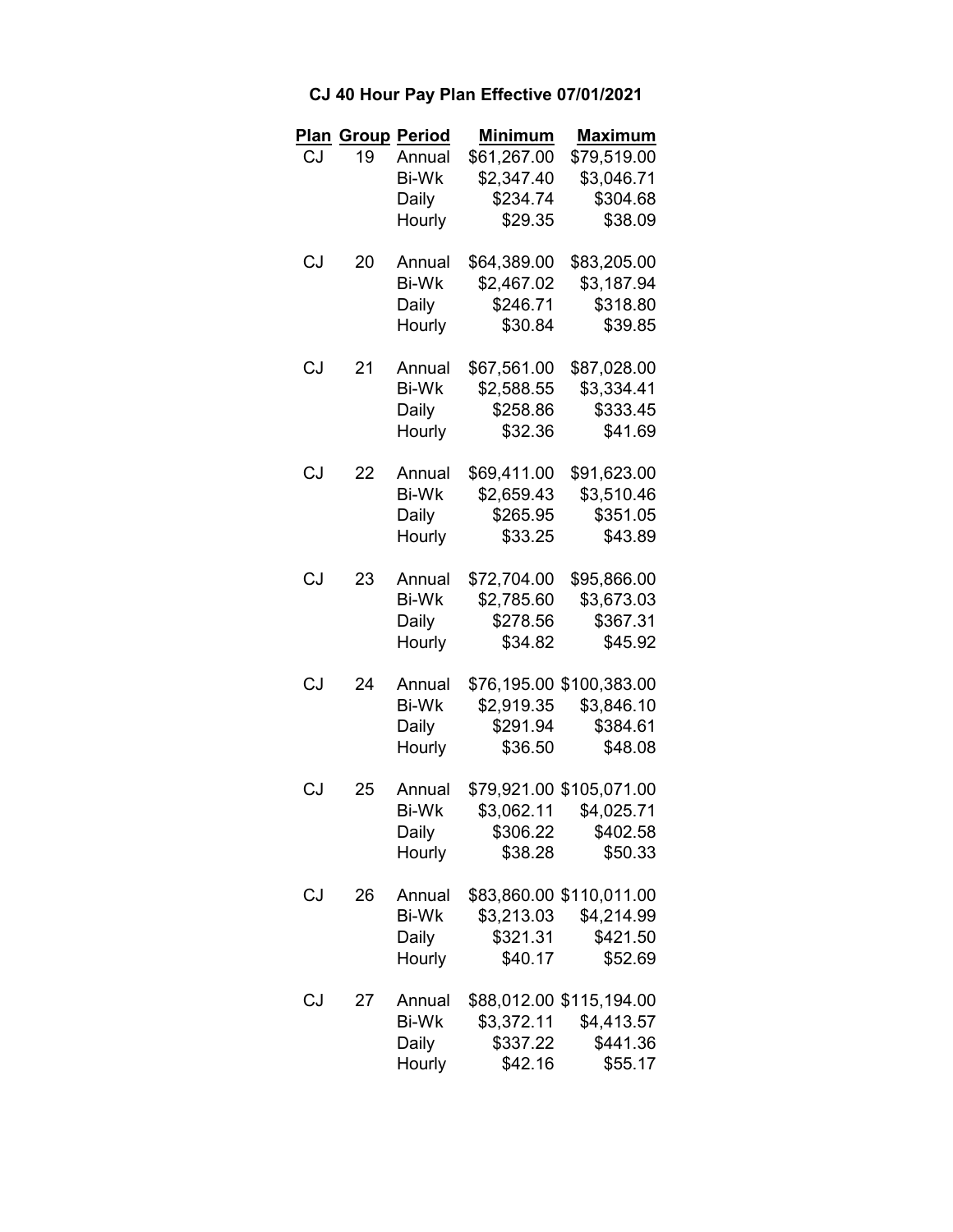|    |       | <b>Plan Group Period</b> | <b>Minimum</b>                   | <b>Maximum</b>            |
|----|-------|--------------------------|----------------------------------|---------------------------|
|    | CJ 28 | Annual                   |                                  | \$92,459.00 \$120,687.00  |
|    |       | Bi-Wk                    | \$3,542.50                       | \$4,624.03                |
|    |       | Daily                    | \$354.25                         | \$462.41                  |
|    |       | Hourly                   | \$44.29                          | \$57.81                   |
| CJ | 29    | Annual                   |                                  | \$93,344.00 \$123,757.00  |
|    |       | Bi-Wk                    |                                  | \$3,576.40 \$4,741.65     |
|    |       | Daily                    | \$357.64                         | \$474.17                  |
|    |       | Hourly                   | \$44.71                          | \$59.28                   |
| CJ | 30    | Annual                   |                                  | \$97,096.00 \$128,477.00  |
|    |       | Bi-Wk                    |                                  | \$3,720.16 \$4,922.50     |
|    |       |                          | Daily \$372.02 \$492.25          |                           |
|    |       |                          | Hourly \$46.51                   | \$61.54                   |
| CJ | 31    | Annual                   | \$100,994.00 \$133,377.00        |                           |
|    |       | Bi-Wk                    |                                  | \$3,869.51 \$5,110.23     |
|    |       |                          | Daily \$386.96 \$511.03          |                           |
|    |       |                          | Hourly \$48.37 \$63.88           |                           |
| CJ | 32    | Annual                   | \$105,042.00 \$138,434.00        |                           |
|    |       |                          | Bi-Wk \$4,024.60 \$5,303.99      |                           |
|    |       | Daily                    | \$402.46                         | \$530.40                  |
|    |       |                          | Hourly \$50.31                   | \$66.30                   |
| CJ | 33    | Annual                   |                                  | \$109,263.00 \$143,699.00 |
|    |       | Bi-Wk                    | \$4,186.33                       | \$5,505.71                |
|    |       |                          | Daily \$418.64 \$550.58          |                           |
|    |       |                          | Hourly \$52.33                   | \$68.83                   |
| CJ | 34    |                          | Annual \$113,765.00 \$149,247.00 |                           |
|    |       | Bi-Wk                    |                                  | \$4,358.82 \$5,718.28     |
|    |       | Daily                    | \$435.89                         | \$571.83                  |
|    |       | Hourly                   | \$54.49                          | \$71.48                   |
| CJ | 35    | Annual                   | \$118,438.00 \$154,974.00        |                           |
|    |       | <b>Bi-Wk</b>             | \$4,537.86                       | \$5,937.71                |
|    |       | Daily                    | \$453.79                         | \$593.78                  |
|    |       | Hourly                   | \$56.73                          | \$74.23                   |
| CJ | 36    |                          | Annual \$123,368.00 \$160,995.00 |                           |
|    |       | <b>Bi-Wk</b>             | \$4,726.75                       | \$6,168.40                |
|    |       | Daily                    | \$472.68                         | \$616.84                  |
|    |       | Hourly                   | \$59.09                          | \$77.11                   |